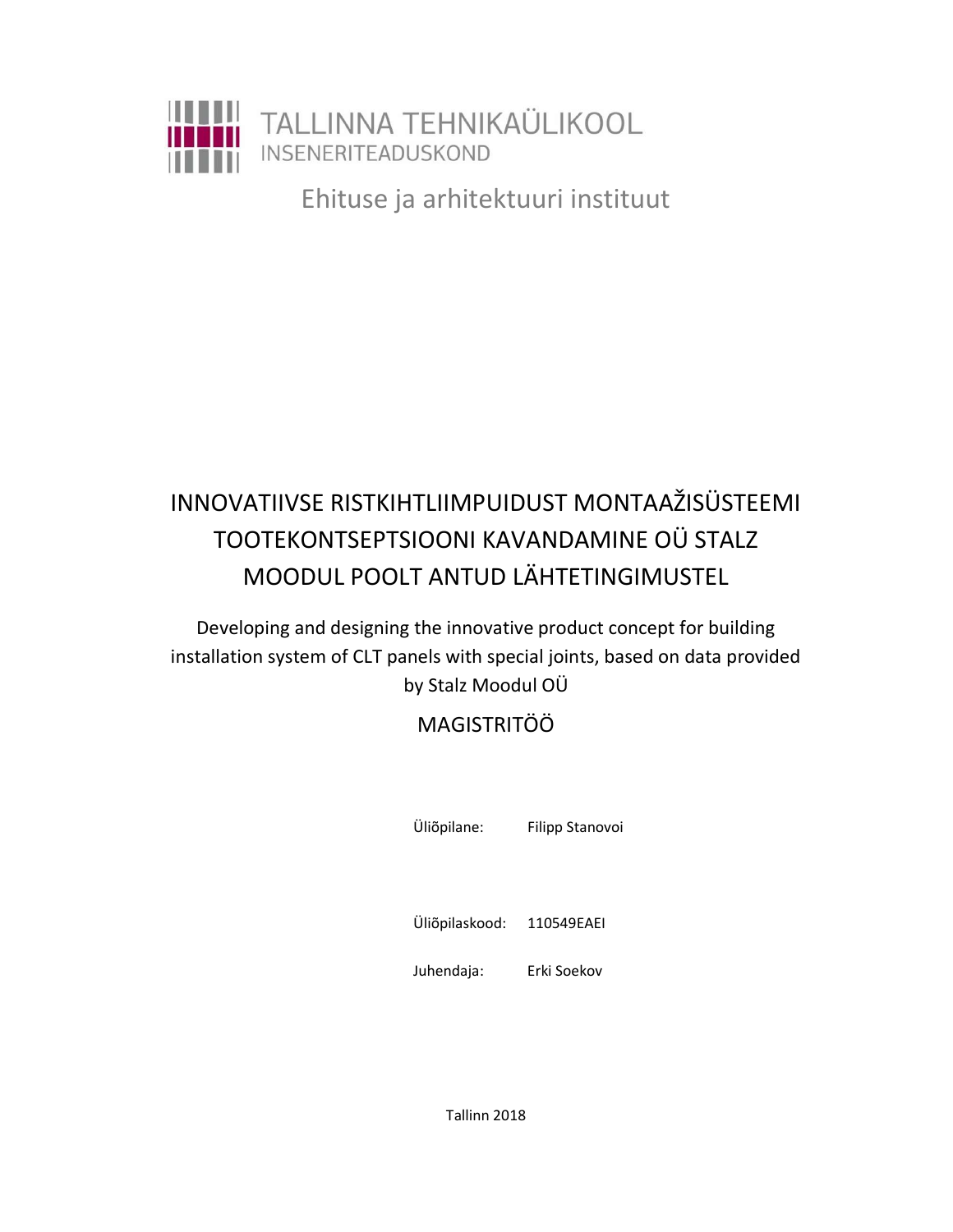## 5 KOKKUVÕTE

Töö ülesandeks oli tootesüsteemi arendamiseks esmase tootmis-, paigaldus- ja turundustehnoloogia kontseptsioonilahenduse väljatöötamine. Lõputöös on uuritud puitmaja ehitussektori ja ehitusturu statistilisi andmeid, tootmisvõimalusi ja vajalikke ressursse, analüüsitud paigaldustehnikat ja koostatud montaažitööde tehnoloogiline kaart, äriplaani koosseisus on kajastatud tootearendamise võimalused.

Ristkihtliimpuidu tootmine ja kasutamine areneb maailmas kiires tempos, sest materjalil on head omadused, mitu eelist teiste puitkonstruktsioonide ees ja seda on võimalik kasutada põhimõtteliselt igas ehitises, muutes toote populaarseks. Eestis on soodsad tingimused puitkonstruktsioonide tootmiseks tänu rikastele metsavarudele ja impordile naaberriikidest. Peamisteks konkurentideks pean moodul- ja elementmajade tootjaid.

Analüüsid näitasid tootmis- ja logistikavõimalusi Eestis ja Lätis ning leiti kaks potentsiaalset tootjat. Hinnapakkumist on aga praegusel hetkel raske saada, selleks tuleb esitada konkreetne tellimus. Projekteerimist vajab veel ka tehniline osa – sõlmed, liited, kasutatavad liimid, kruvid jne.

Kajastatud on paigaldustehnoloogia võimalused, valitud paigaldusseadmete kogu, tehnoloogilise kaardi koosseisus on läbi töötatud skeemid ja juhendid töö tegemiseks kolmekorruselise maja ehitamise näitel. Kõiki tehnilisi probleeme on hetkel veel keeruline ennustada, ajanorme on praegu võimalik lugeda ainult sarnaste tööde põhjal.

Täpsemaks majandusanalüüsiks puuduvad toodete hinnad, võimalik on vaid teoreetiliselt ennustada hinna muutumist erinevate aspektide põhjal. Minu hinnangu järgi peab pakutav tehnoloogia olema ökonoomne kõikides etappides – standardiseeritud moodulite konveiertootmine, maksimaalse efektiivsusega transpordi kasutamine, raske- ja mahuka tehnika vajaduse puudus, kiire ja mugav paigaldus, kvaliteetne energiasäästlik ehitis.

Teoreetilisest analüüsist ja ainult kontseptsioonilahendusest ei piisa, vaid töö eesmärk saab saavutatud alles siis, kui toode jõuab turule. Probleemiks võib kujuneda see, et Eesti läheduses on vähe CLT tootjaid, mis võib takistada projekti elluviimist tootjate koostöö loobumise tõttu. Tootjate koostöö kaasamiseks võib teha tehnilisi arvutusi ja vajadusel läbi töötada tarkvarasid moodulelementide mõõtude määramiseks. Iga tehtud analüüs ja arvutuse on samm lähedamal uuendusliku tehnoloogia turule tulekule.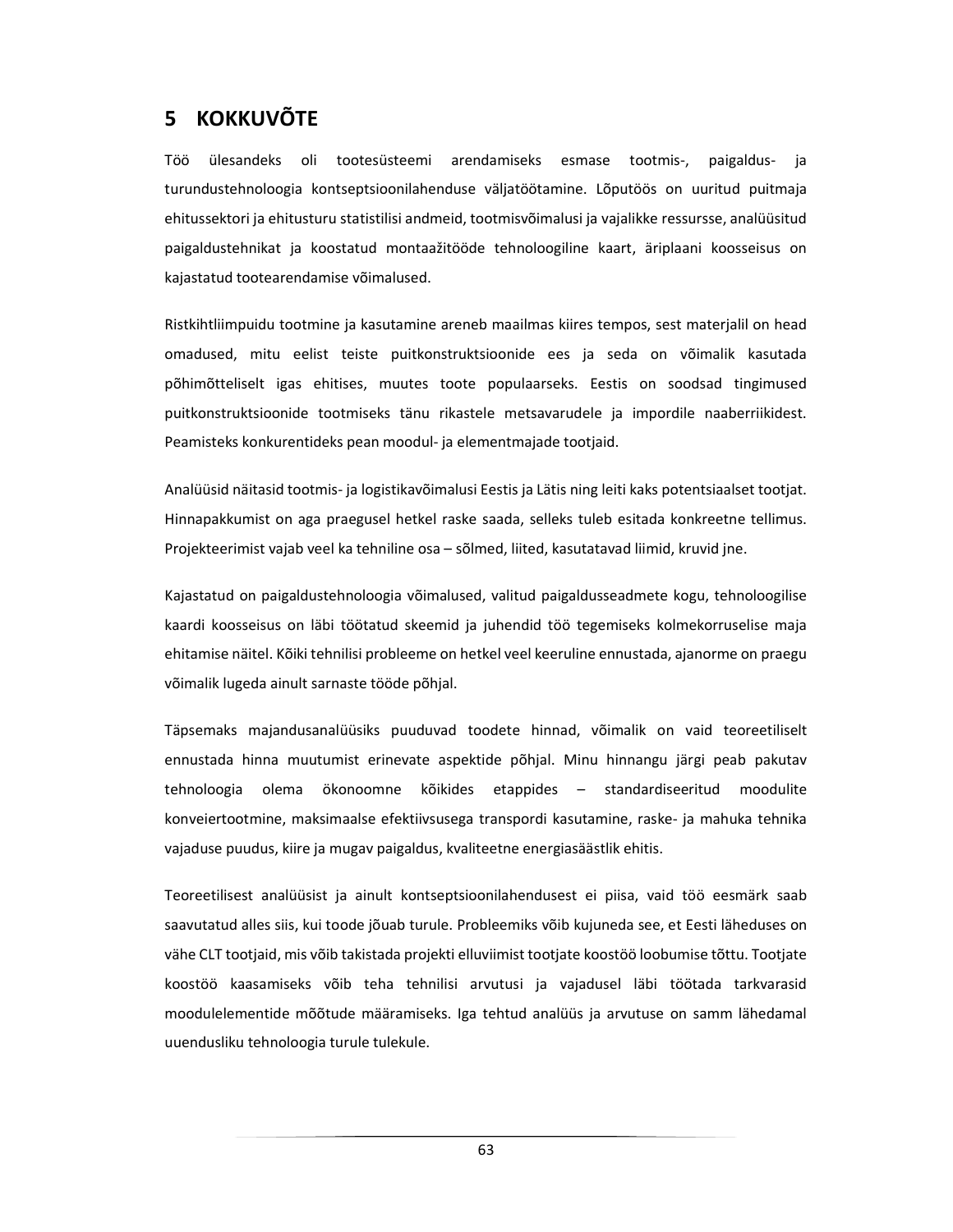## 6 SUMMARY

The research task was to develop a conceptual design of the first production-installation marketing technology for the product system, and the task was performed in the final thesis on the basis of the resources available. The author analysed the statistical data of the building sector and the construction market of the wooden houses, the production facilities and necessary resources, the equipment for the installation of technical equipment; prepared a technical card for the assembly work; the possibilities of product development were included in the business plan.

The production and use of cross-laminated timber (CLT) in the world is developing at a fast pace since the material has good properties, it features several advantages over other wooden structures, and generally it is popular as allows to be used virtually in every building. Estonia has favourable conditions for the production of wooden constructions due to the rich forest resources and due to imports from neighbouring countries. The main competition takes place among the modular and elemental manufacturers.

The analyses showed the opportunities for production and logistics in Estonia and Latvia, two potential producers were found, however, the price offer is currently difficult to obtain, a submission of a specific order is required. The technical part – nodes, joints, adhesives used, screws, etc. – still requires specification.

The installation technology options are reflected, the set of selected mounting devices, the technological map contains well-designed diagrams and instructions for work on the example of constructing a 3-storey building. It is difficult to predict all technical problems and the time frames can only be considered according to similar works performed.

There are no product prices for economic forecasting; it is only possible to theorize the change of prices on the basis of various aspects. According to the author's estimation, the technology offered must be economical at all stages – conveyor production of standardized modules, use of maximum efficient transport, lack of heavy and volume engineering, fast and convenient installation, highquality energy-efficient construction.

The theoretical analysis and a conceptual solution are not enough; in the author's opinion, the goal can be achieved when the product reaches the market. In addition, there is one more problem to fear: there are few producers of CLT in the vicinity of Estonia, which may prevent realization of the project due to the abandonment of cooperation between manufacturers. Presumably, this fact should be highlighted. To engage producers, technical calculations can be made and, if necessary,